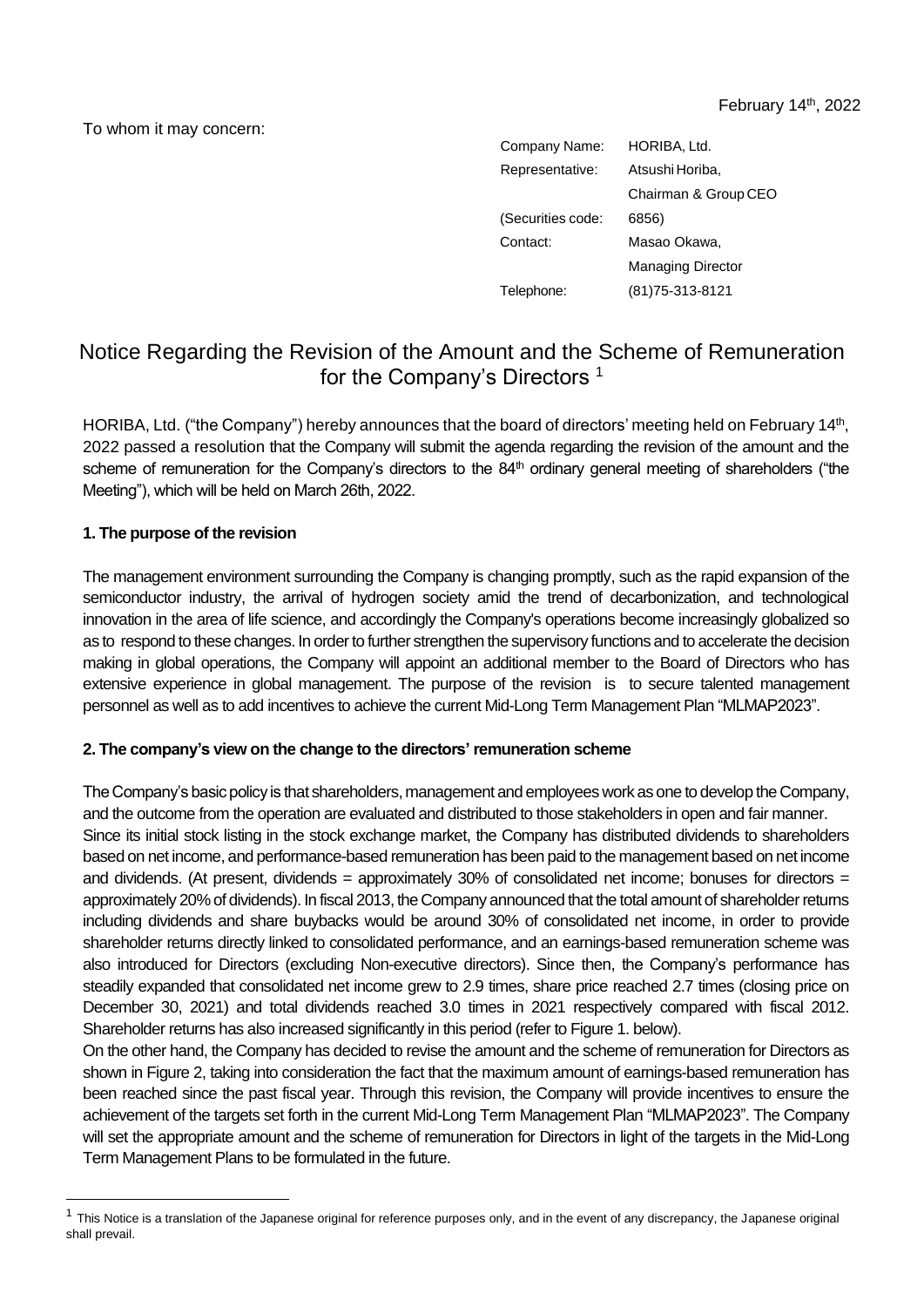



Figure 2. Overview of Change to the Director's Remuneration Scheme

|                                   | Current remuneration system and<br>maximum amounts        |                                                                                  |                                                      | Remuneration system and maximum<br>amounts after revision                        |
|-----------------------------------|-----------------------------------------------------------|----------------------------------------------------------------------------------|------------------------------------------------------|----------------------------------------------------------------------------------|
|                                   | Type of<br>remuneration                                   | Maximum amount                                                                   | Type of<br>remuneration                              | Maximum amount                                                                   |
| <b>Base remuneration</b>          | Fixed term / amount<br>salary, etc.                       | 200 million yen<br>(including 20 million<br>yen for Non-<br>executive directors) | Fixed term / amount<br>salary, etc.                  | 300 million yen<br>(including 40 million<br>yen for Non-<br>executive directors) |
| Performance-based<br>remuneration | Earnings-based<br>remuneration                            | 500 million yen                                                                  | Earnings-based<br>remuneration                       | 1,000 million yen                                                                |
| Long-term incentive               | <b>Stock</b><br>Compensation-type<br><b>Stock Options</b> | 70 million yen                                                                   | Restricted stock,<br><b>Restricted stock</b><br>unit | 200 million yen                                                                  |
| Total                             |                                                           | 770 million yen                                                                  |                                                      | 1,500 million yen                                                                |

#### **3. The major changes**

## ⚫ **Amount of base remuneration (fixed-amount salary, etc.)**

With regard to base remuneration (fixed term / amount salary, etc.), the purpose of revision is to respond to the increase of the number of Directors by one to further strengthen the management system, and the maximum remuneration amount will be raised to 300 million yen based on current performance levels. The fixed term / amount salary, etc. of current Directors (excluding Non-executive directors) are planned to remain at the current level.

The maximum amount of remuneration for Non-executive directors will be increased to 40 million yen responding to its expanding role and responsibilities of strengthening corporate governance and enhancing corporate value. The base remuneration will be the only remuneration for non- executive directors made up of fixed term / amount salary, etc., which eliminate the linkage to performance as applied in the past.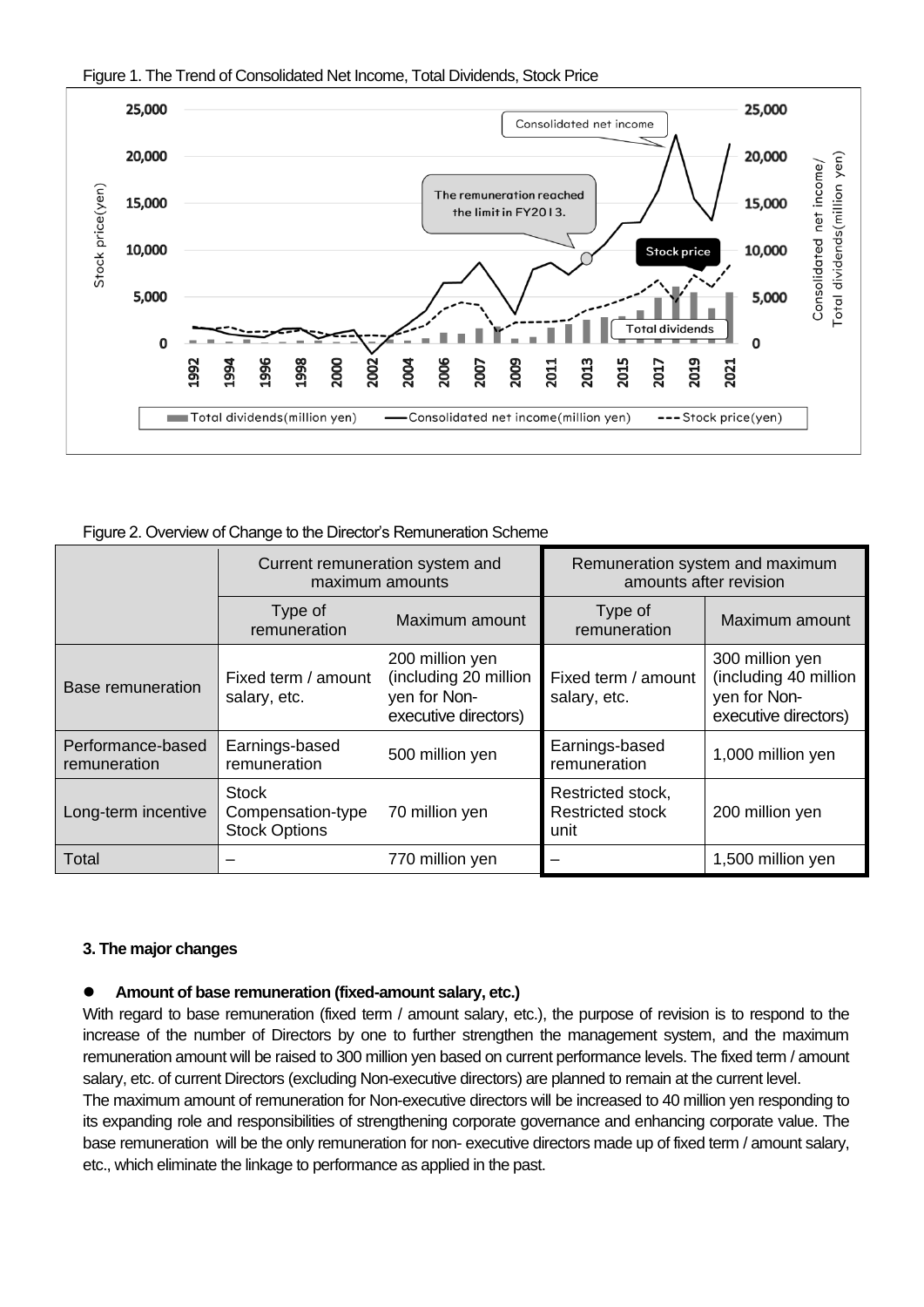# ⚫ **Amount of performance-based remuneration (earnings-based remuneration)**

The amount of earnings-based remuneration will be changed for the sake of strengthening incentives for further enhancement of corporate value and securing talented management personnel, taking into consideration that the maximum amount of remuneration has been reached in previous years. The maximum amount of performancebased remuneration is set to 1,000 million yen based on current performance levels.

The indicator applied to determine the earnings-based remuneration for the Directors is consolidated net income, which has been deemed to be appropriate for earnings-based remuneration from the perspective of clarifying the link between Directors' remuneration and the Company's performance, and further increasing the incentive to enhance the performance of Directors.

The following change will be made to the method of calculation of earnings-based remuneration.

Current: "Consolidated net income x 6%," with an upper limit of 500 million yen and a lower limit of 0 yen. Proposed change: "Consolidated net income x 5% - 500 million yen (\*1)," with an upper limit of 1,000 million yen (\*2) and a lower limit of 0 yen.

- \*1. The total amount of the maximum amount of 300 million yen for fixed term / amount salary, etc., and the maximum amount of 200 million yen for long-term incentives.
- \*2. Some Directors will receive remuneration based on the profit of the Semiconductor segment (consolidated), however the total amount shall not exceed the aforementioned upper limit.
- ⚫ **Introduction of share-based remuneration as a long-term incentive (restricted stock and restricted stock unit)**

A share-based remuneration system allotting restricted stock and restricted stock unit will be newly introduced in lieu of Stock Compensation-type Stock Options (with a maximum amount of 200 million yen) for the purpose of providing an incentive to the Company's Directors excluding Non-executive directors ("eligible Directors,") to pursue sustained enhancement of the Company's corporate value, and also proceed with further sharing of value between the eligible Directors and shareholders.

The maximum amount of remuneration is set to 200 million yen in order to further promote value sharing with shareholders with the aim of enhancing performance from a mid-long term perspective through shareholdings, in addition to the appointment of a non-Japanese Director.

|                                              | <b>Restricted stock</b>                                                                                                                                                                | Restricted stock unit                                                                                                      |  |  |
|----------------------------------------------|----------------------------------------------------------------------------------------------------------------------------------------------------------------------------------------|----------------------------------------------------------------------------------------------------------------------------|--|--|
| Persons eligible for<br>grant *1             | Directors (residents of Japan)                                                                                                                                                         | Directors (non-residents of Japan)                                                                                         |  |  |
| Maximum grant<br>amount *2                   | To be determined by the Company's Board of Directors within the range of 200 million<br>yen per year                                                                                   |                                                                                                                            |  |  |
| Maximum number<br>of shares to be<br>granted | To be determined by the Company's Board of Directors within the range of 50,000 shares<br>per year.                                                                                    |                                                                                                                            |  |  |
| Conditions for<br>grant *3                   | The period of transfer restriction shall be<br>determined by the Board of Directors within<br>the range of three $(3)$ to five $(5)$ years from<br>the date of the issuance of shares. | The period of service shall be determined<br>by the Board of Directors within the range<br>of three (3) to five (5) years. |  |  |

Figure 3. Share-based Remuneration – Outline of Share-based Remuneration (Restricted stock and Restricted stock unit)

\*1. Non-executive directors are not eligible.

\*2. Both restricted stock and restricted stock unit shall be calculated based on the amount recorded as expenses

for accounting purposes (in principle, the amount of stock and unit granted at the start of service provision).

\*3. In case of resignation without legitimate reasons or with certain misconducts, eligible Directors will lose the shares (for Restricted stock) or units (for Restricted stock unit).